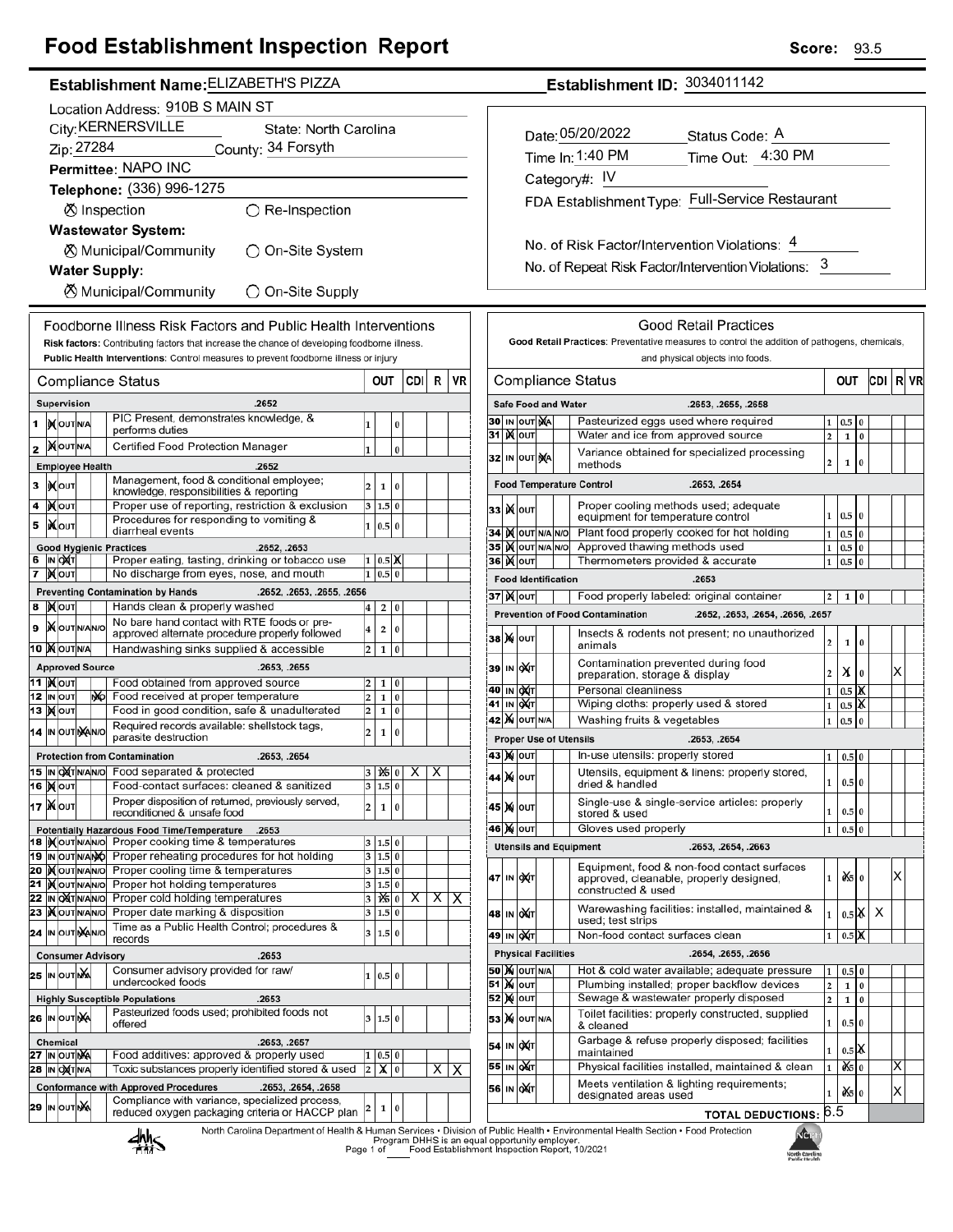## Comment Addendum to Food Establishment Inspection Report

|  | Establishment Name: ELIZABETH'S PIZZA |
|--|---------------------------------------|
|  |                                       |

|                     | Location Address: 910B S MAIN ST                          |                      |
|---------------------|-----------------------------------------------------------|----------------------|
| City: KERNERSVILLE  |                                                           | State: <sup>NC</sup> |
| County: 34 Forsyth  |                                                           | Zip: 27284           |
|                     | Wastewater System: X Municipal/Community   On-Site System |                      |
| Water Supply:       | x  Municipal/Community   On-Site System                   |                      |
| Permittee: NAPO INC |                                                           |                      |
|                     | Telenhone: (336) 996-1275                                 |                      |

Establishment ID: 3034011142

| X  Inspection   Re-Inspection Date: 05/20/2022               |  |
|--------------------------------------------------------------|--|
| Comment Addendum Attached?   X Status Code: A                |  |
| Water sample taken? $\Box$ Yes $\boxed{x}$ No Category #: IV |  |
|                                                              |  |

 $\overline{a}$ 

Email 1:illianomaurizio@yahoo.com

(336) 996-1275

Email 3:

### **Temperature Observations** Effective January 1, 2019 Cold Holding is now 41 degrees or less Cook To 202 Sausage Pizza Flip Top 51 Location Location Location Item Temp Steak Chicken Cook To 178 Grilled Peppers Pizza Flip Top 56 Tomato Grill Flip Top **41** Cooked Broccoli Pizza Flip Top 55 Ham Grill Flip Top 42 Cooked Spinach Pizza Flip Top 52 Salami Grill Flip Top 37 Ham Pizza Flip Top 53 Cooked Chicken<br>2.15 Cheese Grill Flip Top 41 Cooling on Ice 60 Cooked Chicken<br>2:35 Chicken Grill Flip Top 35 Cooling on Ice 56 Onion/mushroom Grill Flip Top  $37$  Steak 2:15 Cooling on Ice  $107$ Lettuce Crill Flip Top 41 Steak 2:35 Cooling on Ice 80 Steak Walk In Cooler 40 Lettuce 2:24 Cooling WIC 58 Steak Walk In Cooler 41 Lettuce 2:40 Cooling WIC 52 Ham Walk In Cooler 127 Wash / Rinse Cycle Dish Machine 127 Ham Walk In Cooler 41 Hot Water Prep Sink 146 Beef Reach In Cooler **42** Sanitizer Chlorine Dish Machine 50 Lasagna Reach In Cooler 40 Sanitizer Chlorine Bucket 50 Allesandro Illiano CFPM 1/1/2023 0 Pepperoni Reach In Cooler 45 Meatballs Reach In Cooler 43 Ambient Reach In Cooler 44 Salami Pizza Flip Top 57 Sausage Pizza Flip Top 50

|                                                                         | First     |                                                                       | Last | the Mins                                                    |  |
|-------------------------------------------------------------------------|-----------|-----------------------------------------------------------------------|------|-------------------------------------------------------------|--|
| Person in Charge (Print & Sign): Allesandro                             |           | Illiano                                                               |      |                                                             |  |
|                                                                         | First     |                                                                       | Last |                                                             |  |
| Regulatory Authority (Print & Sign): Glen                               |           | Pugh                                                                  |      | Shin Tug                                                    |  |
| REHS ID: 3016 - Pugh, Glen                                              |           |                                                                       |      | Verification Required Date: 05/24/2022                      |  |
| REHS Contact Phone Number: (336) 703-3164                               |           |                                                                       |      |                                                             |  |
| North Carolina Department of Health & Human Services<br>$\frac{dM}{dM}$ |           | • Division of Public Health<br>DHHS is an equal opportunity employer. |      | • Food Protection Program<br>• Environmental Health Section |  |
|                                                                         | Page 1 of | <b>Food Establishment Inspection Report 10/2021</b>                   |      |                                                             |  |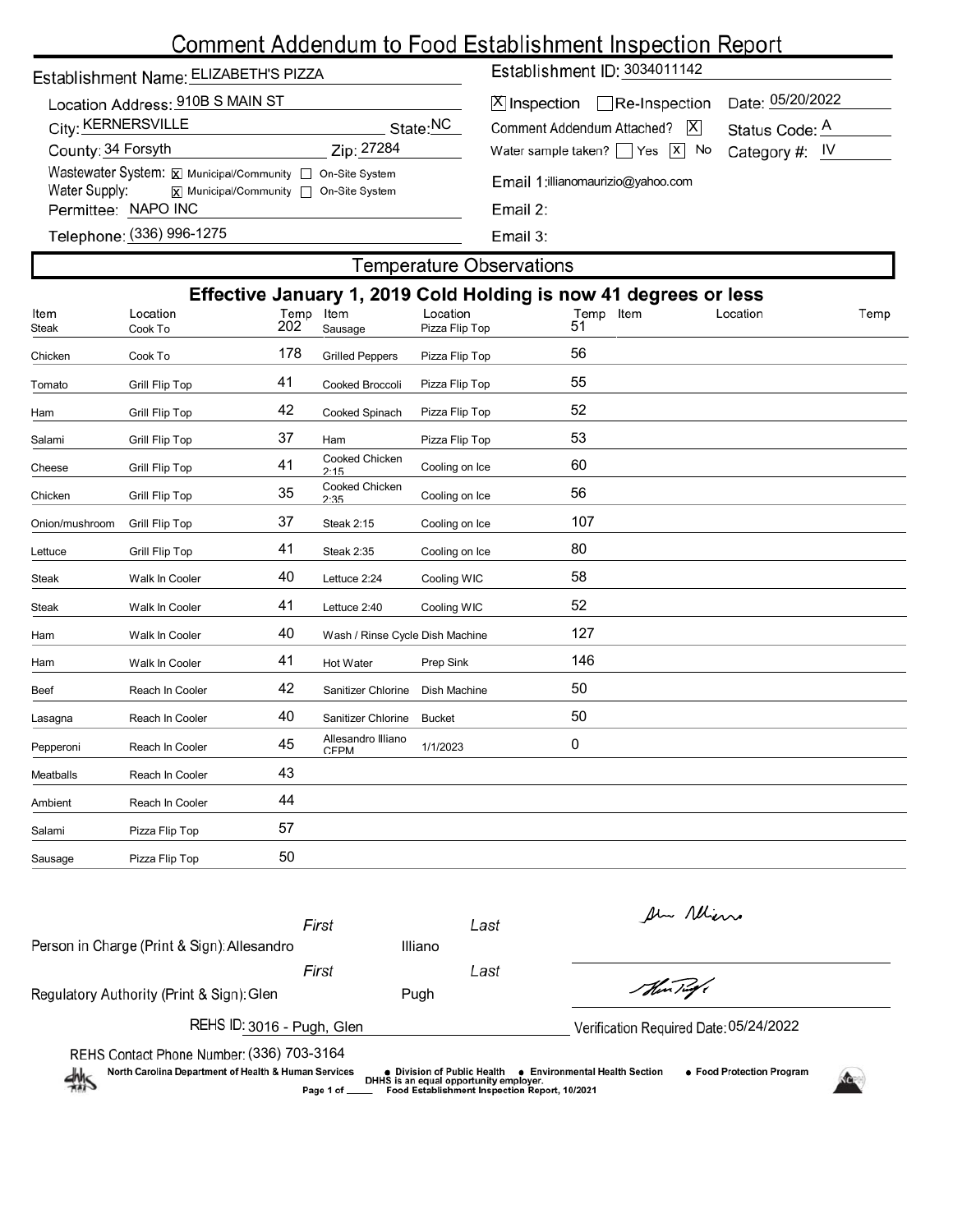### **Establishment Name:** ELIZABETH'S PIZZA **Establishment ID:** 3034011142

**Date:** 05/20/2022 **Time In:** 1:40 PM **Time Out:** 4:30 PM

## **Observations and Corrective Actions**

Violations cited in this report must be corrected within the time frames below, or as stated in sections 8-405.11 of the food code.

6 2-401.11 Eating, Drinking, or Using Tobacco (C) - An EMPLOYEE shall eat, drink, or use any form of tobacco only in designated areas where the contamination of exposed FOOD; clean EQUIPMENT, UTENSILS, and LINENS; unwrapped SINGLE-SERVICE and SINGLE-USEARTICLES; or other items needing protection can not result.

\*\*\*An employee drink cup was stored on the rim of the hand wash sink at the grill area.

15 3-302.11 Packaged and Unpackaged Food - Separation, Packaging, and Segregation (P) - (A) FOOD shall be protected from cross contamination by: (1) Separating raw animal FOODS during storage, preparation, holding, and display from:(a) Raw READY-TO-EAT FOOD including other raw animal FOOD such as FISH for sushi or MOLLUSCAN SHELLFISH, or other raw READY-TO-EAT FOOD such as fruits and vegetables, (b) Cooked READY-TO-EAT FOOD, (d) Frozen, commercially processed and packaged raw animal FOOD may be stored or displayed with or above frozen, commercially processed and packaged, ready-to-eat food.

\*\*\*Observed shell eggs and raw chicken above ready to eat foods in the walk in cooler. Opened packages of philly beef and chicken above ready to eat foods in the reach in freezer. CDI products were rearranged to prevent cross contamination.

3-304.15 (A) Gloves, Use Limitation (P) - (A) If used, SINGLE-USE gloves shall be used for only one task such as working with READY-TO-EAT FOOD or with raw animal FOOD, used for no other purpose, and discarded when damaged or soiled, or when interruptions occur in the operation.

\*\*\*Employee working grill grabbed raw philly chicken with gloved hands. Did not change gloves or wash hands before continuing to work with clean utensils. CDI stopped employee, discussed proper glove use, and had him wash hands and get new gloves.

3-304.11 Food Contact with Equipment, Utensils, and Linens (P) - FOOD shall only contact surfaces of:(A) EQUIPMENT and UTENSILS that are cleaned and SANITIZED; (B) Food grade SINGLE-SERVICE and SINGLE-USE ARTICLES. \*\*\*Trash bags are being used to cover bread in walk in cooler. CDI the bags were removed.

22 3-501.16 (A) (2) and (B) Time / Temperature Control for Safety Food, Hot and Cold Holding (P) - Time / temperature control for safety food shall be maintained: at 41F or below.

\*\*\*Several items on the pizza flip top (noted on pg. 2) were above 41F. Items in the reach in cooler (noted on pg. 2) were above 41F. CDI the foods in the pizza flip top unit were discarded. Items in the reach in cooler were allowed to remain due to being under 45F, but a 3 day verification will be made to ensure compliance. Both units will need to be serviced. Do not use pizza flip top for time / temperature control for safety food until unit is repaired. Discussed TPHC procedures with PIC and using only small batches of products as needed.

28 7-101.11 Identifying Information, Prominence - Original Containers (Pf) - Containers of POISONOUS OR TOXIC MATERIALS and PERSONAL CARE ITEMS shall bear a legible manufacturer's label. \*\*\*Gallon jugs of chemicals do not have labels on them when they are purchased. Work with your chemical provider and ensure these bottles are shipped with correctly attached labels. A 10 day verification will be made to ensure compliance.

7-102.11 Common Name - Working Containers (Pf) - Working containers used for storing POISONOUS OR TOXIC MATERIALS such as cleaners and SANITIZERS taken from bulk supplies shall be clearly and individually identified with the common name of

the material. \*\*\*Spray bottle of grill cleaner did not have a label. CDI bottle was labeled.

7-204.11 Sanitizers, Criteria - Chemicals (P) - Chemical SANITIZERS, including chemical sanitizing solutions generated on-site, and other chemical antimicrobials applied to FOOD-CONTACT SURFACEs shall:(A) Meet the requirements specified in 40 CFR 180.940 Tolerance exemptions for active and inert ingredients for use in antimicrobial formulations. \*\*\*Low splash bleach had been purchased when establishment ran out of regular bleach and was being used for sanitizer. CDI informed PIC that he could not use that type of bleach for sanitizer and it was discarded. Establishment does have the correct bleach available.

- 39 3-305.11 Food Storage Preventing Contamination from the Premises (C) (A) Except as specified in  $\P\P$  (B) and (C) of this section, FOOD shall be protected from contamination by storing the FOOD: (1) In a clean, dry location;(2) Where it is not exposed to splash, dust, or other contamination; and (3) At least 15 cm (6 inches) above the floor. \*\*\*A container of margarine was stored on the floor in the walk in cooler. A bag of sugar had water splashed onto it from washed produce that had been placed on a shelf above it. A box of hot sauce bottles had a partially eaten sucker in the case.
- 40 2-402.11 (A) Effectiveness Hair Restraints (C) FOOD EMPLOYEES shall wear hair restraints such as hats, hair coverings or nets, beard restraints, and clothing that covers body hair, that are designed and worn to effectively keep their hair from contacting exposed FOOD; clean EQUIPMENT, UTENSILS, and LINENS; and unwrapped SINGLESERVICE and SINGLE-USE ARTICLES.

\*\*\*Employees working in the kitchen preparing food did not have on hair restraints.